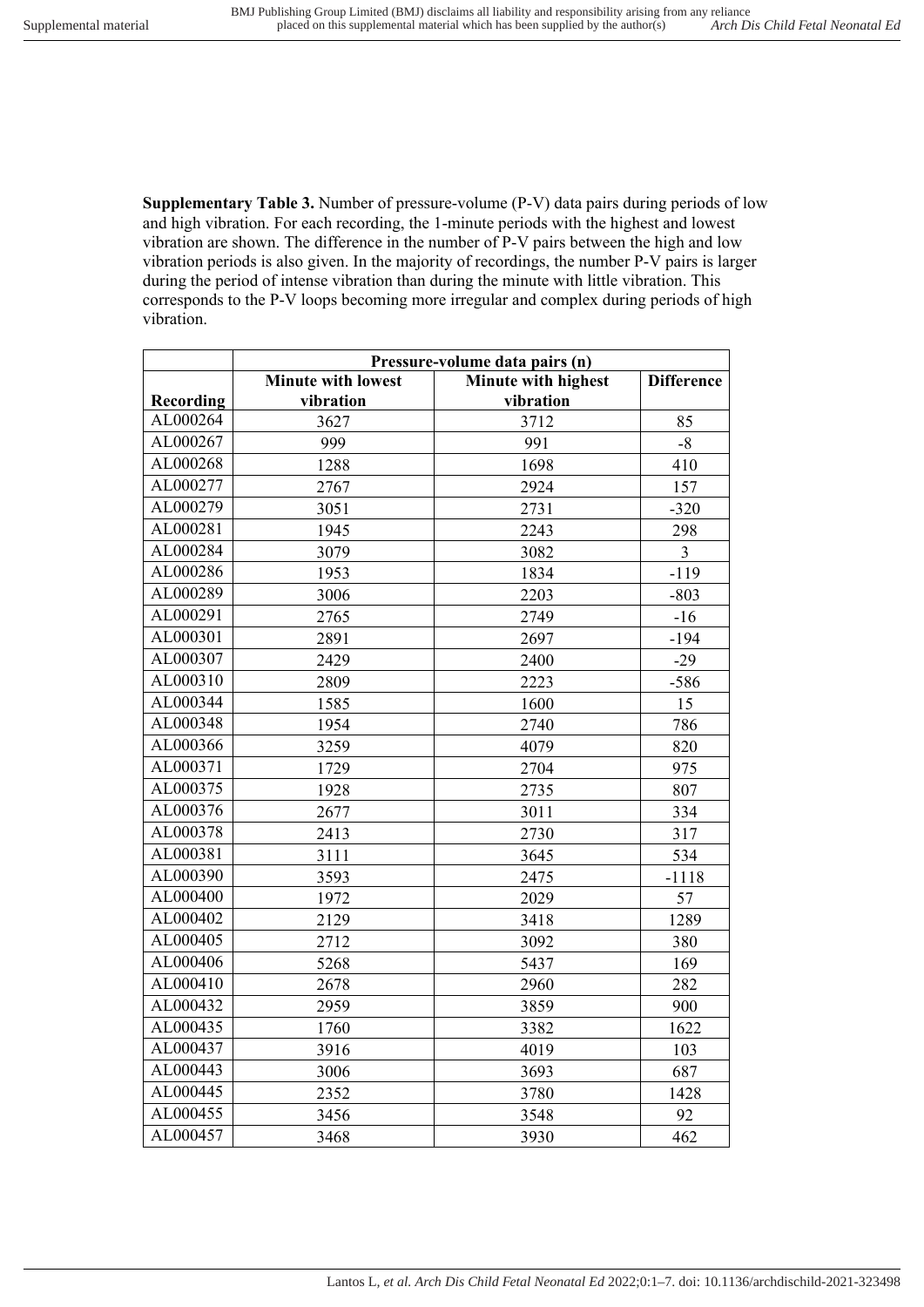| AL000458 | 3198 | 3370 | 172            |
|----------|------|------|----------------|
| AL000461 | 2359 | 3005 | 646            |
| AL000465 | 1798 | 1933 | 135            |
| AL000468 | 2711 | 1823 | $-888$         |
| AL000469 | 1675 | 1738 | 63             |
| AL000470 | 1775 | 2313 | 538            |
| AL000475 | 1304 | 1838 | 534            |
| AL000479 | 3484 | 3502 | 18             |
| AL000480 | 2513 | 2615 | 102            |
| AL000485 | 2915 | 2958 | 43             |
| AL000488 | 1987 | 3070 | 1083           |
| AL000491 | 2568 | 2480 | $-88$          |
| AL000501 | 5624 | 5403 | $-221$         |
| AL000503 | 2522 | 3094 | 572            |
| AL000511 | 2776 | 2621 | $-155$         |
| AL000514 | 2109 | 2700 | 591            |
| AL000520 | 3109 | 3226 | 117            |
| AL000525 | 1314 | 1157 | $-157$         |
| AL000526 | 2769 | 4495 | 1726           |
| AL000527 | 1722 | 1373 | $-349$         |
| AL000528 | 3009 | 2849 | $-160$         |
| AL000532 | 3148 | 2939 | $-209$         |
| AL000535 | 3217 | 3192 | $-25$          |
| AL000536 | 3578 | 3262 | $-316$         |
| AL000539 | 1171 | 1591 | 420            |
| AL000543 | 3391 | 3580 | 189            |
| AL000554 | 767  | 1204 | 437            |
| AL000555 | 2327 | 2329 | $\overline{2}$ |
| AL000559 | 2632 | 2682 | 50             |
| AL000561 | 598  | 776  | 178            |
| AL000564 | 4120 | 4303 | 183            |
| AL000584 | 3148 | 3595 | 447            |
| AL000595 | 3696 | 4042 | 346            |
| AL000605 | 4795 | 5875 | 1080           |
| AL000610 | 1720 | 2599 | 879            |
| AL000611 | 2720 | 2378 | $-342$         |
| AL000612 | 1359 | 3534 | 2175           |
| AL000622 | 2342 | 2273 | $-69$          |
| AL000625 | 3478 | 3320 | $-158$         |
| AL000628 | 2131 | 1857 | $-274$         |
| AL000644 | 1904 | 1918 | 14             |
| AL000647 | 1209 | 1085 | $-124$         |
| AL000654 | 1474 | 1861 | 387            |
| AL000665 | 3483 | 3195 | $-288$         |
| AL000667 | 3364 | 3186 | $-178$         |